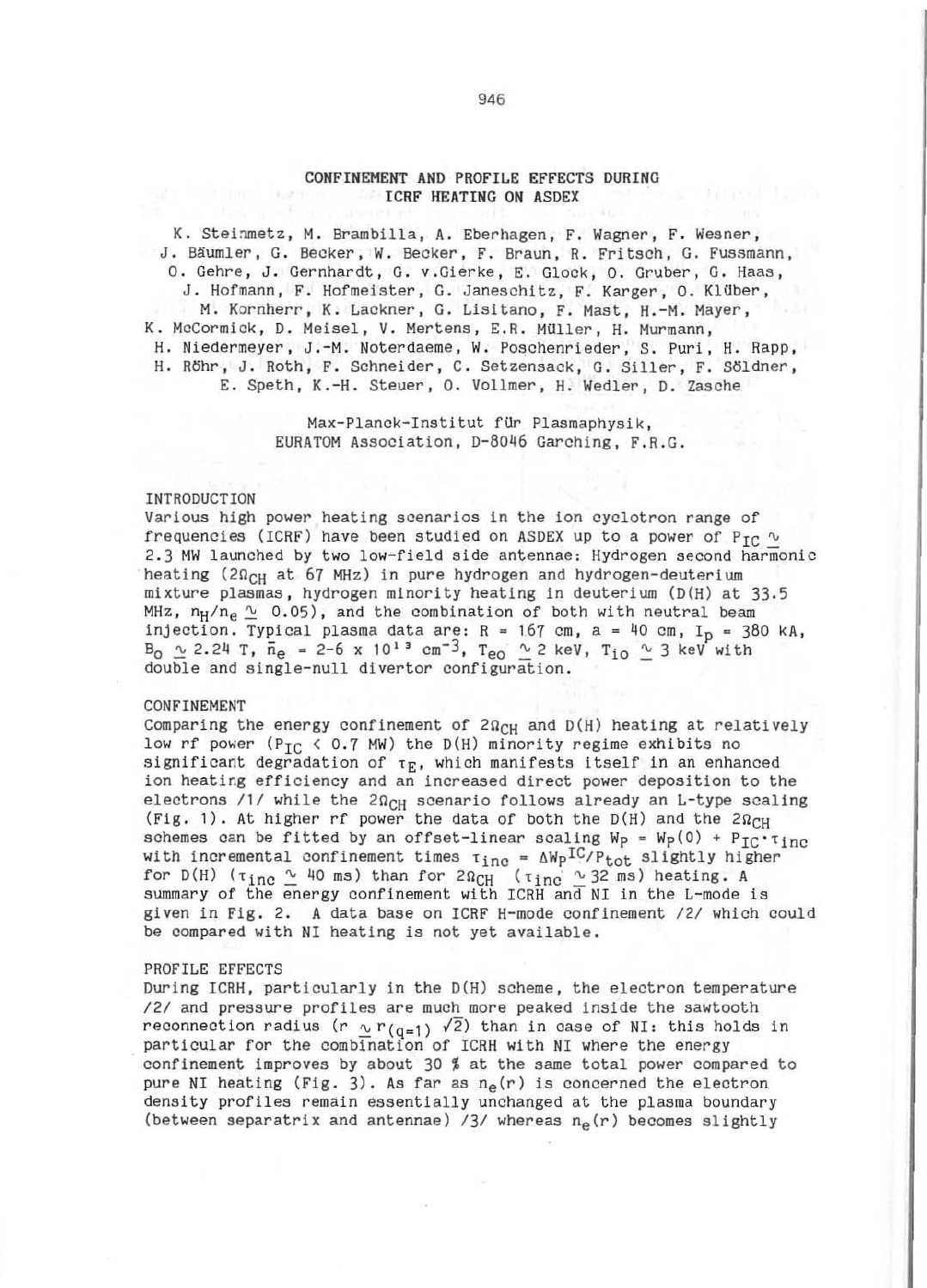

peaked with ICRH in the plasma centre . Whether the peakedness of the profiles and the absence or reduction of plasma rotation (in case of ICRH + NI) is directly related to the slight improvement of  $\tau_E$  with ICRH is not yet clear .

The extent of temperature profile shaping has been attempted to test by varying the ICRF power deposition by either 1) shifting the  $2\Omega_{CH}$ resonance layer radially while keeping  $q_a = 3.3$  = constant, or 2) working with two  $2\Omega_{CH}$  resonance layer positions simultaneously, excited by two antennae operating at different frequencies (67 MHz for rres ~ 0 cm , and 61.9 MHz for  $r_{res} \sim a/2 = 20$  cm) and variable power ( $P^{IC}_{tot} = 0.9$  MW), combined with a small amount of NI heating  $(P_{NT} = 0.4$  MW): In case of primarily off-axis rf power deposition neither a significant alteration of electron temperature (Fig. 4) and pressure profiles outside  $q = 1$  nor a

947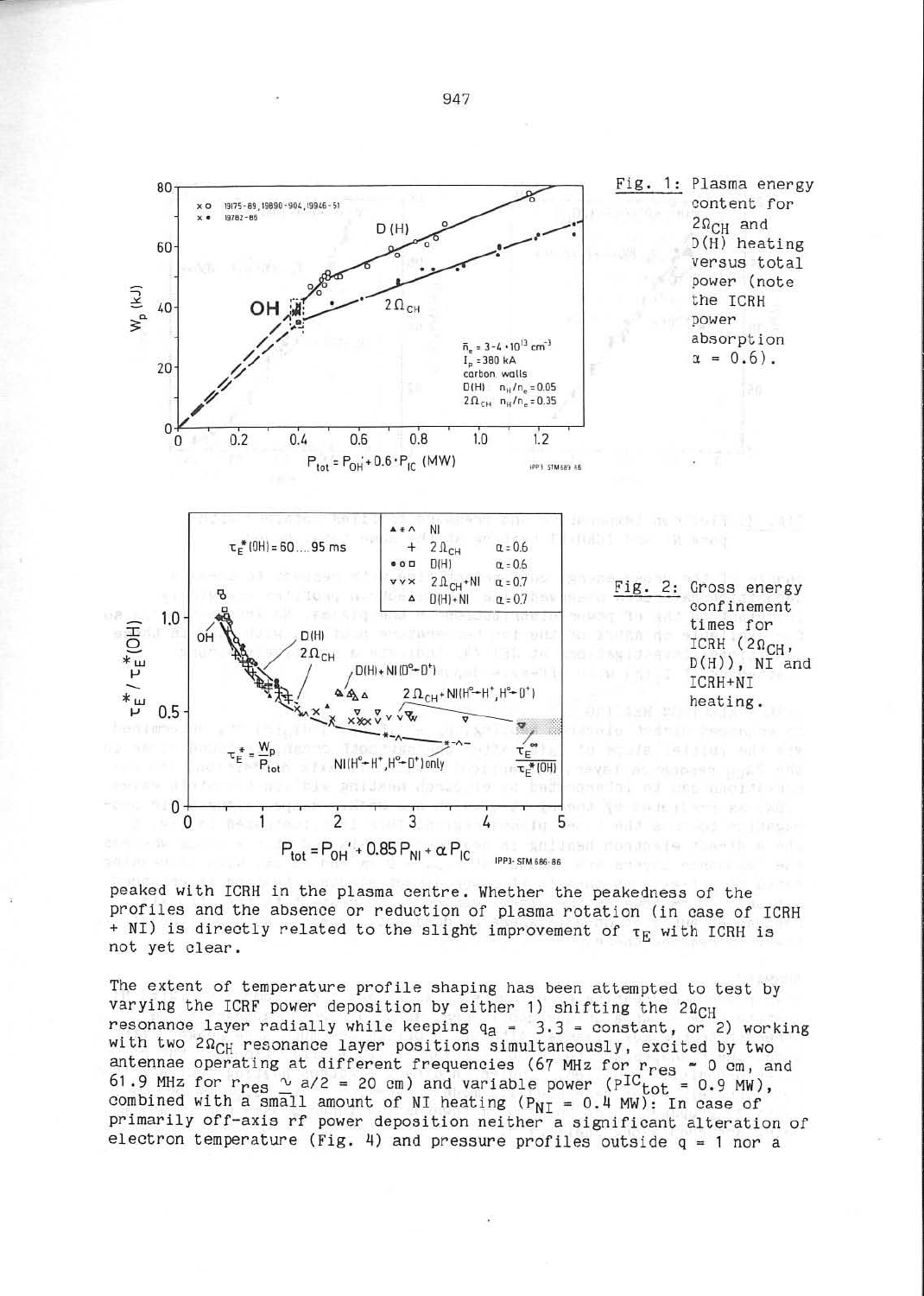

Fig. 3: Electron temperature and pressure profiles obtained with pure NI and ICRH+NI heating at the same total power.

change of the gross energy confinement time with respect to on-axis deposition have been observed, i.e. the electron profiles are widely invariant to the rf power distribution 1n the plasma. No information 'is so far available on ASDEX of the ion temperature profiles with ICRH in these conditions; investigations at JET  $/4/$  indicate a relatively strong flattening of  $T_i(r)$  with off-axis deposition.

### DIRECT ELECTRON HEATING

An enhanced direct electron heating,  $p_e = 1.5 n_e(r) dT_e(r)/dt$ , determined via the initial slope of  $T_{\rho}(t)$  after the sawtooth crash, is found close to the  $2\Omega_{CH}$  resonance layer, in particular with off-axis deposition. The observations can be interpreted by electron heating via ion Bernstein waves (IBW) as predicted by theory /5/, which are weakly damped along their propagation towards the inner plasma region. This is illustrated in Fig. 5 where direct electron heating is measured on axis and at  $r = 10$  cm whereas the resonance layers are located at  $r_{\text{PQR}} = 0$  cm and 20 cm. With increasing ratio of off-axis to on-axis rf power direct electron heating is enhanced not only 10 cm towards the plasma centre (with respect to the off-axis resonance) but also on-axis where  $p_{\rho}$  does not decrease, although the rf power is reduced there .

#### SUMMARY

High power ICRF heating experiments on ASDEX and their comparison with NI heating have shown a unique confinement structure which appears to be inherent to tokamak plasmas. Although profiles are much more peaked with ICRH, their shapes are found to be invariant to modifications of the rf power deposition profiles. Studies on direct electron heating indicate that<br>ion Bernstein waves generated via mode conversion at the  $2\Omega_{CH}$  resonance layer(s) propagate more than 20 cm towards the inner plasma region while being absorbed along their path.